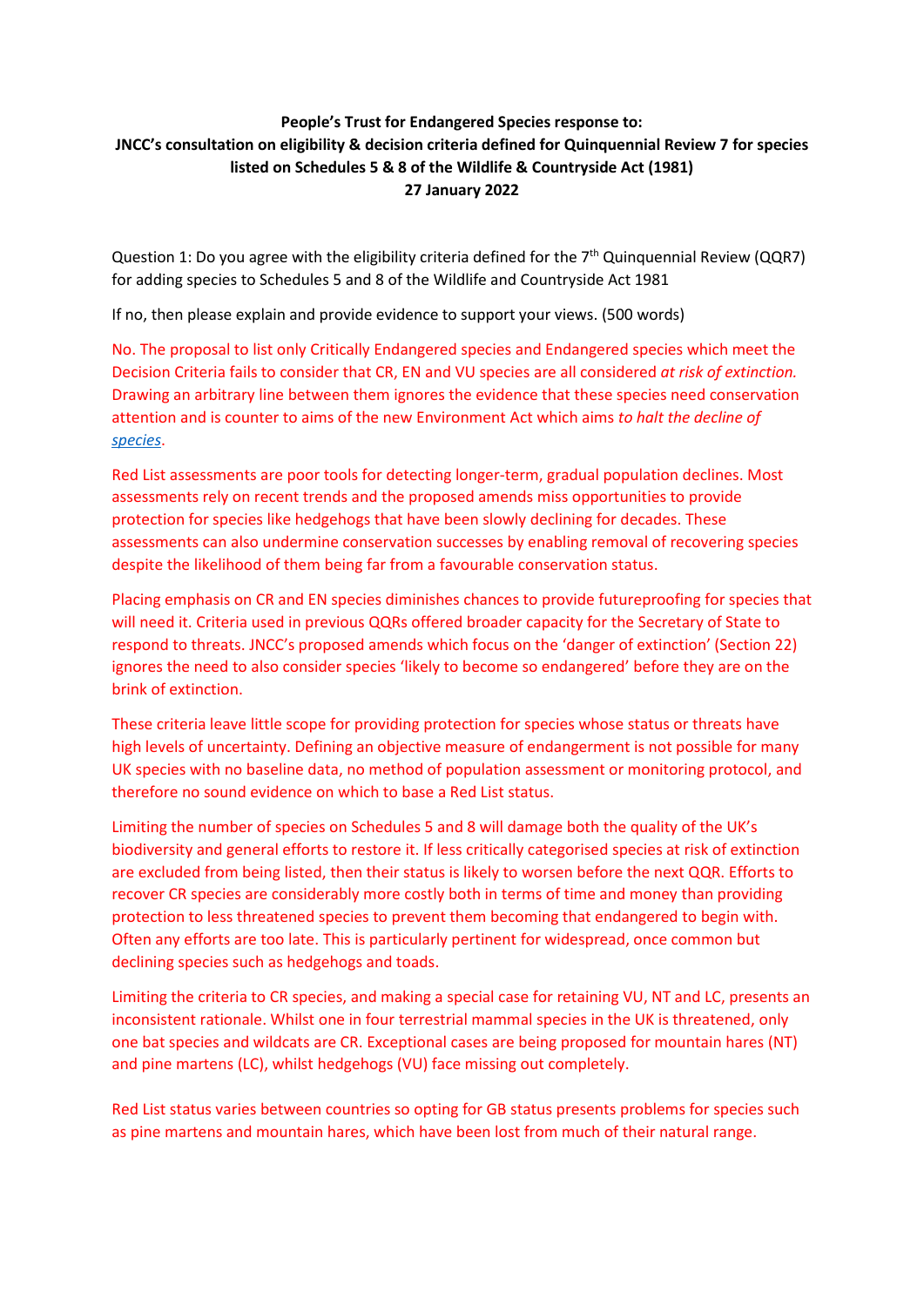The proposed changes do not consider absolute rarity. Species such as the shrill carder bee, which is declining, will not be given protection purely because they are not targeted for sale or intentional killing.

It is unclear what factors would constitute 'a clear and present danger to its conservation status.'

**Question 2:** Do you agree with the decision criteria and the way they have been applied by the 7<sup>th</sup> Quinquennial Review (QQR7) for adding species to Schedules 5 and 8 of the Wildlife and Countryside Act 1981? (see section 6.1.2)

No. One of the greatest threats to species in the UK today is loss of habitat. Whilst the WCA was established in part to protect animals and plants from individual threats of persecution, a broader benefit has been that many species have received a degree of protection for their places of shelter. The proposed amends to the Decision Criteria appear to undermine these benefits by the narrow framing of the phrase 'direct human pressures.' The implication that 'direct human pressures' are limited to a narrow range of threats arguably seeks to restrict listing for many species declining due to human-induced threats.

Loss of habitat through changes to land-use and land management, key threats to many species, are arguably actions that could be considered direct human pressures. The WCA is commonly used for the very purpose of protecting Schedule 5 species from land-use changes and is the basis for much of the engagement with development planning, avoidance, and mitigation. JNCC's proposal to exclude species endangered predominantly as a result of habitat loss and limit the interpretation of what constitutes human pressure directly contradicts both Bern Convention guidance and the benefits provided by the Act acknowledged by JNCC in previous [QQRs.](https://data.jncc.gov.uk/data/afbc3a97-08bd-41d6-99af-507b200f2e97/NCC-First-Quinquennial-Review-1986.pdf) Whilst the Eligibility Criteria appear to identify species based on their conservation status and need, the proposed Decision Criteria will limit applications that have any real conservation impact such as acknowledging and addressing the effects of works such as large housing developments and road expansion schemes which have much greater impacts on population declines than localised threats.

The suggested definition for the term 'place of shelter' for animals also appears to narrow the scope for interpretation of a species' needs to survive. The inclusion of the word 'permanently' is deliberately and unnecessarily restrictive; many species such as harvest mice, hazel dormice and reptiles use multiple sites to rest or nest, moving frequently. Many, like hedgehogs, have no strict territory. The use of 'regularly' is unhelpful and unclear; without frequent and regular monitoring of sites, how will the regularity of the use of a site be established? A looser definition that defines a *place that provides elements of habitat essential for its survival which may include for protection, reproduction, growth, resting, hibernating, raising young, dispersal etc* is recommended while consideration should be given to factors affecting connection of meta-populations and potential for dispersal of young from their home range.

It is not clear how the Decision Criteria have been applied for either retaining, adding, or rejecting species within this review. Whilst evidence to show the decision-making would be welcomed, it would not obviate the objections listed above.

**These proposed changes threaten to undermine decades of conservation work for many UK species. Restricting the number of plants and animals being offered protection and the types of threat from which they are given protection by the primary piece of legislation protecting Britain's**